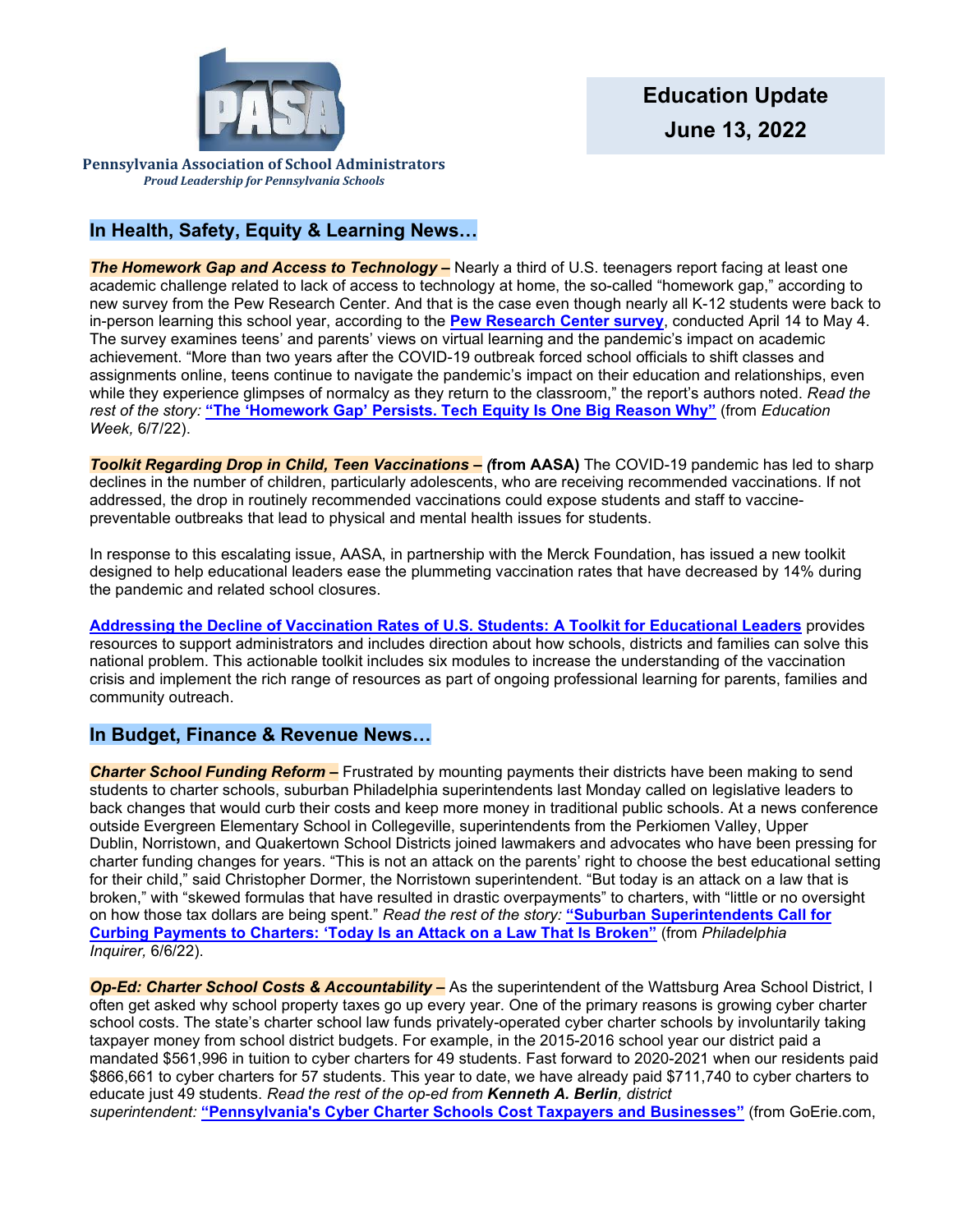6/3/22).

## **In Legislative News…**

*Session Update –* Both the House and Senate are in session this week for three days. Next week both chambers will be in session all five days and at least four days the week of June 27. There continues to be talk about an "early budget," but that remains to be seen. The budget deadline is June 30.

*Last Week's Bill Action –* Although not many education-related bills saw committee or floor action last week, a number of bills were moved to second or third consideration (vouchers, mental health grants, homeschooled students, public meetings, school board authority, EITC increase, pathways to graduation, charter school "reform") and therefore are in place for action when House or Senate legislative leaders are ready to move them. **STAY TUNED!** Bills that did see specific action last week include:

**\* [SB 932:](https://www.legis.state.pa.us/cfdocs/billinfo/billinfo.cfm?syear=2021&sInd=0&body=S&type=B&bn=932) Educational Tax Credits***; re-referred to the Senate Appropriations Committee.* The bill would revise the current definition of household income to explicitly state that payments received from any governmental agency as a result of the pandemic cannot be included in calculating one's household income when determining eligibility. In addition, the bill would revise the current definition of "school-related fees" under the context of the EITC and OSTC programs to allow for the use of program dollars for dual enrollment courses. The bill passed the Senate in December 2021 by a vote of 33-16. *PASA opposes any bill that diverts to private and sectarian schools with no taxpayer accountability or transparency revenues that should go to the General Fund and the support of state obligations, including funding for public education.*

**\* [SB 1191:](https://www.legis.state.pa.us/cfdocs/billinfo/billinfo.cfm?syear=2021&sInd=0&body=S&type=B&bn=1191) Transgender Students and Sports;** *passed by the Senate, 30-20.* Senate version of HB 972. The bill would require sport activities in public institutions of higher education and public school entities to be expressly designated male, female or coed and would create causes of action for harm suffered by designation. In addition, the bill, which defines sex as the biological distinction between male and female based on reproductive biology and genetic make-up, clarifies that the requirements would not restrict the eligibility of a student to participate in an interscholastic, intercollegiate, intramural or club athletic team or sport designed for the student's sex or designated coed or mixed. Finally, the bill would prohibit a government entity, licensing or accrediting organization, or an athletic association or organization from filing a complaint, opening an investigation, or taking any other action against a school or institution of higher education for maintaining separate interscholastic, intercollegiate, intramural or club athletic teams or sports for students of the female sex.

**This Week's Committee Schedule –** The Senate Education Committee on Sunday scheduled a voting meeting for Tuesday, although it was not yet listed on the General Assembly website as of early today. A rundown of education-related bills slated for committee consideration this week follows.

### **Monday, June 13**

#### **House Education Committee**

10:00 a.m., Room 523, Irvis Office Building *To consider:*

**\* [HB 2646:](https://www.legis.state.pa.us/cfdocs/billinfo/billinfo.cfm?syear=2021&sInd=0&body=H&type=B&bn=2646) CTE Teacher Reciprocity.** The bill amends the School Code to provide more flexibility for out-of-state applicants to teach in CTE schools. Specifically, HB 2646 would allow teachers holding a current career and technical instructional certificate issued by another state, along with four years wage-earning experience in the occupation to be taught and two years of teaching experience, to be issued an equivalent Pennsylvania career and technical instructional certificate. *PASA supports the bill.*

### **Tuesday, June 14**

#### **Senate Education Committee**

(time and location not yet posted on the General Assembly website) *To consider:*

**\* [SB 766:](https://www.legis.state.pa.us/cfdocs/billInfo/billInfo.cfm?sYear=2021&sInd=0&body=s&type=b&bn=766) Adult Education & Workforce Recovery Fund Grant Program.** This bill creates grants for educational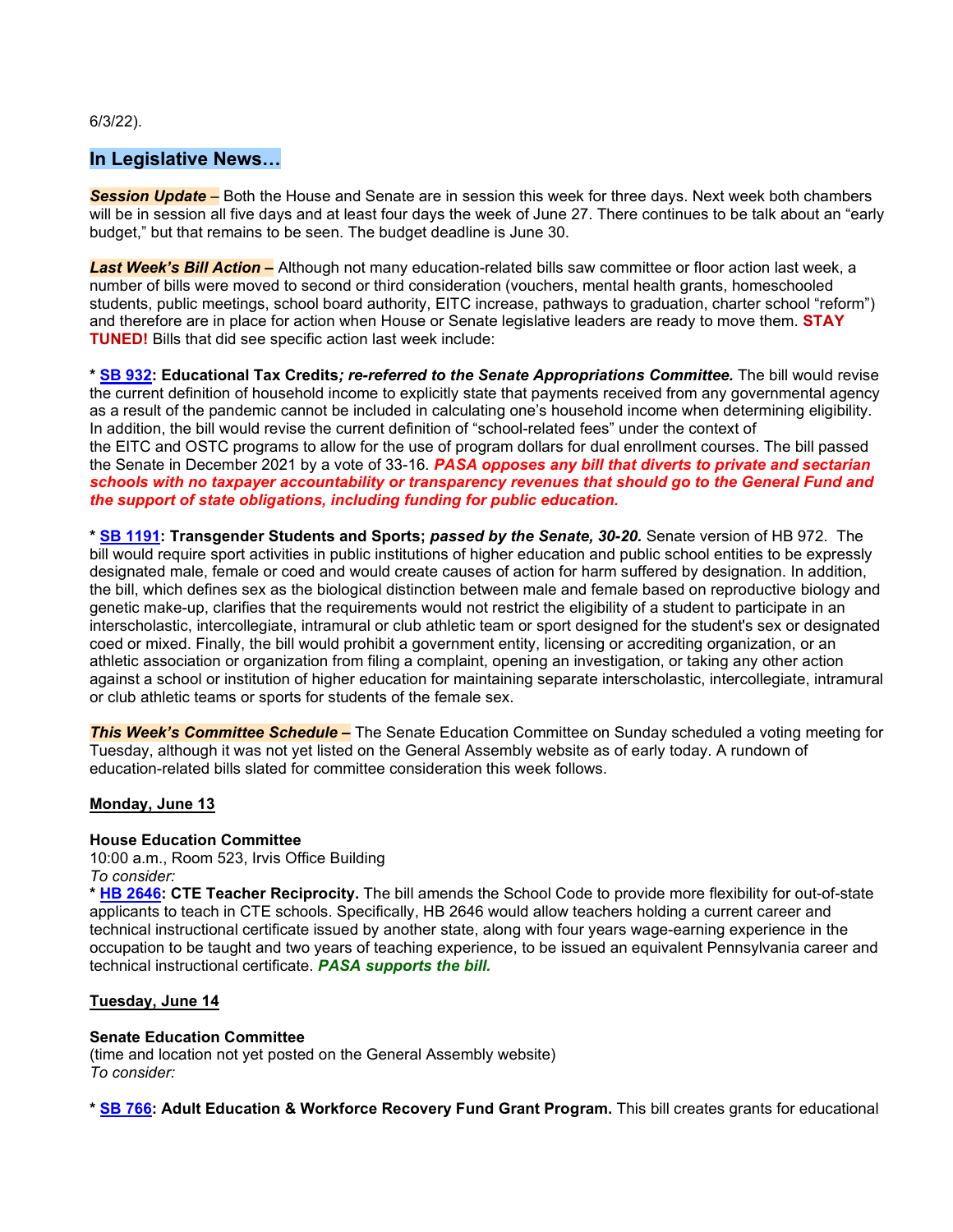entities to implement adult education programs. This bill could benefit our CTE's and districts that provide adult education programs. *This is an initiative the PDE has been working on for a while. PASA supports this bill.*

**\* [SB 1243:](https://www.legis.state.pa.us/cfdocs/billInfo/billInfo.cfm?sYear=2021&sInd=0&body=s&type=b&bn=1243) Personal Financial Literacy for High School Students.** This bill requires districts to implement a financial literacy course as a graduation requirement. *While PASA can support financial literacy as beneficial to students, this should be optional for districts. For that reason, PASA opposes this bill.*

**\* [SB 1277:](https://www.legis.state.pa.us/cfdocs/billInfo/billInfo.cfm?sYear=2021&sInd=0&body=s&type=b&bn=1277) Parental Control over Curriculum and Books.** The bill, introduced late Friday, would require schools to identify sexually explicit content in school curriculum, materials, and books and notify parents that their child's coursework includes such content or that a book their child wishes to view in the school library contains explicit content. Parents would then have the opportunity to review the materials and the power to opt their children out of that coursework or prevent their child from viewing that particular book from the library. If the parent decides to opt their child out of coursework, the child must be provided with a non-explicit alternative.

In his memo regarding the bill, **Sen. Ryan Aument (R-Lancaster),** the bill's sponsor, states that, "Though this issue is certainly not unique to Pennsylvania, recent media attention to the books, curriculum, and content in schools in other states have spurred many local parents to ask more questions about their children's education. In examples right here in Pennsylvania, parents have identified books and assignments provided to their children that contain sexually explicit content that adults would be prohibited from viewing while at work. Parents, understandably, are outraged. And when voicing their concerns to school administrators, many have felt like their concerns were dismissed or trivialized. This is unacceptable. Parents must be confident that their children are receiving a quality education in our schools without being exposed to inappropriate, sexually explicit content. In this day and age, when it seems increasingly unlikely that a community will reach consensus about what is appropriate educational content for children, we must empower parents to individually make that decision."

*PASA opposes this bill. This bill places considerable responsibility on school staff and officials to determine sexually explicit content in school curriculum and materials. It will be easy for school personnel to miss something that a parent may consider sexually explicit, as there are no definitions in the bill and therefore no clarification or criteria for this decision-making process. Also, parents currently have the right to review their child's curriculum and instructional materials as stated in the School Code.*

**\* [SB 1278:](https://www.legis.state.pa.us/cfdocs/billInfo/billInfo.cfm?sYear=2021&sInd=0&body=s&type=b&bn=1278) Parent Authority in Curriculum Decisions.** As was SB 1277, this bill, titled "Empowering Families in Education," was introduced late Friday. SB 1278 would:

- Prohibit classroom instruction on gender identity and sexual orientation for pre-kindergarten through fifth grade students, consistent with the timeline for when the existing academic standards on general sex education begins in sixth grade.
- Require adherence to existing state standards of age-appropriate content for any discussions of gender identity and sexual orientation that occur in grades 6-12.
- Prohibit a school from withholding information from parents in accordance with existing state and federal laws.
- Increase transparency by requiring public schools to develop a policy for notifying parents when there is a change to a student's services or monitoring.
- Protect students in the LGBTQ community by providing critical exemptions if it can be reasonably demonstrated that parental notification would result in abuse or abandonment of a minor.

This legislation also provides that in the event a student is personally facing issues related to sexual orientation or gender identity and wishes to discuss it with school personnel, they are not barred from having that conversation or offering support services to the student. However, a parent would not be barred from being part of this kind of conversation with their child and a school would not be allowed to withhold that information from a parent.

In his memo describing the bill, **Sen. Scott Martin (R-Lancaster),** the bill's sponsor, said, "Parents have a fundamental right to decide the educational, moral, ideological, and religious upbringing of their children without unreasonable government interference in the classroom undermining that right. Considering that it's unlikely all parents in a single school district would be able to reach a consensus on how and when to have these pivotal discussions with their young children, we must work to find solutions that empower parents to educate their own children on these sensitive topics at their own pace without having their hand forced by the public school system."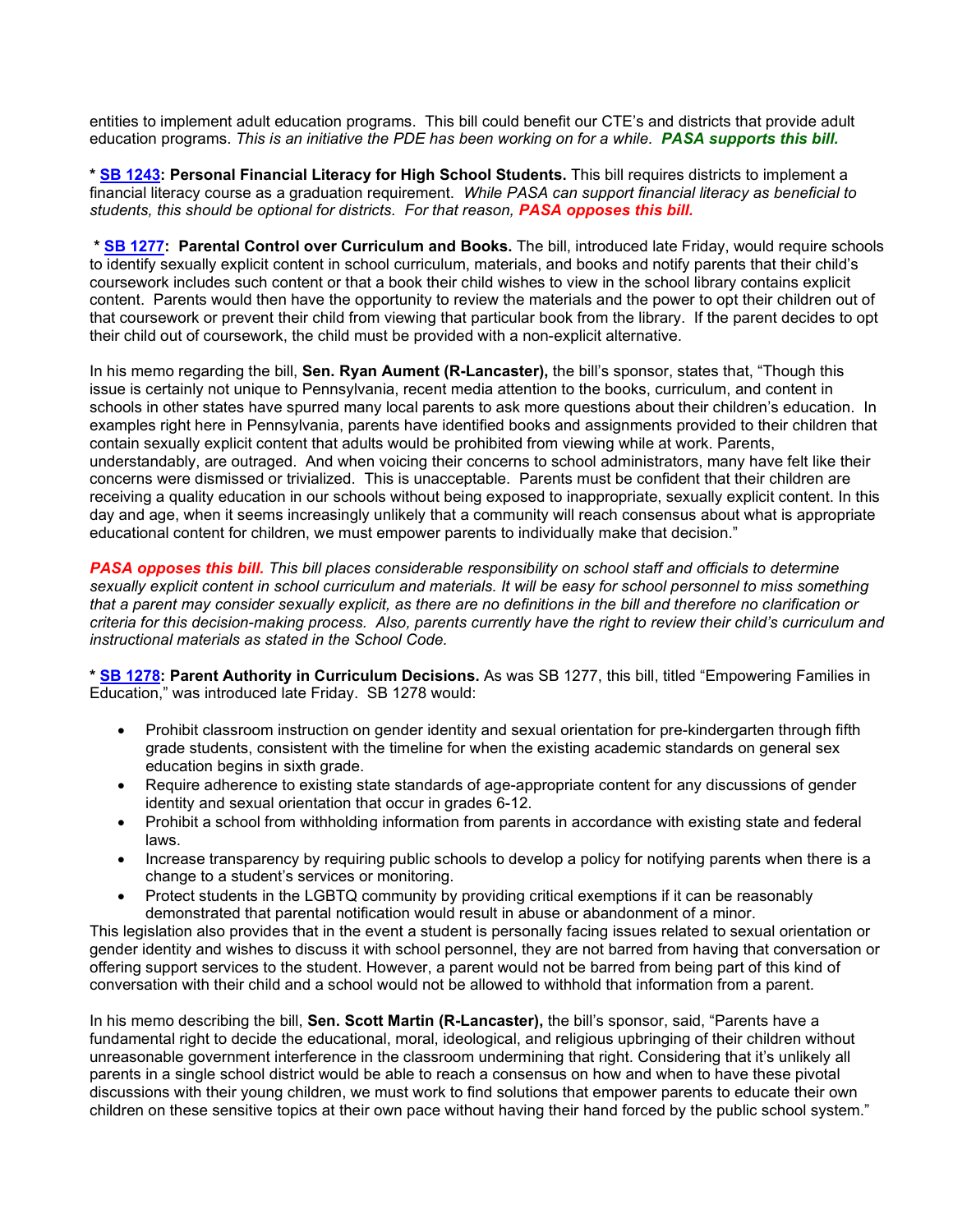*PASA opposes this bill as written. On their webpage, the senators identify several situations that would have been prevented by their bill. On one hand, this bill may help districts who are struggling with how and when to include instruction or discussions on these topics, especially in the early grades. On the other hand, the bill usurps the local school board's authority to approve curriculum and programs for their students. It is also very ambiguous about the parental notification piece, which places an undue burden on teachers and school officials to notify parents as to when a student's service or monitoring changes, although there is no definition of that. This opens the floodgates for parents to complain about what is being taught and, ultimately, litigation. This is part of the effort to denigrate public school districts and is a backdoor way to require posting of curriculum and materials.*

**\* [HB 2169:](https://www.legis.state.pa.us/cfdocs/billInfo/billInfo.cfm?sYear=2021&sInd=0&body=h&type=b&bn=2169) Tuition Vouchers.** The bill, passed by the House with all Democrats voting in opposition, establishes the "Lifeline Scholarship" to give parents of any student in grades 1-12 residing within the attendance areas of the lowest-achieving public schools (15%) with vouchers to pay for tuition in an "alternative academic setting." Eligible students must have attended a public school in the preceding school year, received funds from the program in the preceding school year, would be attending first grade for the first time in the next school year, are in foster care, were recently adopted, or whose parent is full-time military. Both special needs and regular ed students meeting that criteria would be eligible. The bill calculates the voucher by taking all state revenue (minus transportation) provided to a school district, including property tax relief money and pension reimbursement, and dividing by a school district's average daily membership (ADM) to calculate the base voucher amount. For students with disabilities, the base voucher amount would then be multiplied by the appropriate weights in the special education funding formula – depending on the severity of a student's disability. Based on this formula, some districts would have exceptionally large amounts of their subsidies dedicated to vouchers. In addition, the only accountability in the program would be requiring the Auditor General to conduct random audits of the scholarship program each year. There would be no requirement for annual audits or reporting by all recipients or receiving entities.

Chair Martin is offering an amendment to extend implementation timelines. Sen. Brooks is offering multiple amendments, including changing the audit requirements, requiring payments to be made directly to programs not parents, and requiring computers to be purchased from the resident school district. **We expect the bill to move from committee. Please contact your legislators!**

#### *PASA opposes any bill that unconstitutionally diverts public funds from public schools to private/parochial schools. In addition, PASA strongly opposes HB 2169 for many other reasons:*

- It allows parents in low performing schools (bottom 15%) or special education students, including 504 students and gifted students, to apply for the scholarship.
- Non-public schools are not governed by the Individuals with Disabilities in Education Act (IDEA), which guarantees students with disabilities and their parents with significant protections and rights related to the student's education.
- There is no guarantee that House Bill 2169 will help or prioritize children from economically disadvantaged families as there are no income limits for families to receive the voucher, which means the voucher can subsidize a wealthier family's private school tuition.
- The money used for the scholarships are deducted from the school districts state allocations with only transportation subsidies being excluded.
- The formula for the state subsidy deduction is simply dividing the entire allocation of state revenues given to all school districts by the total number of public school students. Some district will have exceptionally large amounts dedicated from their subsidies based in this formula.
- The only accountability piece requires the Auditor General to conduct random audits of the scholarship program each year. There is no requirement for annual audits or reporting by all recipients or receiving entities.
- We need to stay consistent in our ongoing opposition to any type of voucher scheme that takes money out of our public schools and gives it to non-public schools with no accountability.
- **Estimated cost to districts is approximately \$144 million annually!**

**\* House Concurrent Regulatory Review Resolution 1 [\(HCRRR 1\)](https://www.legis.state.pa.us/cfdocs/legis/home/bills/RenderMisc-Documents.cfm?name=HU0001&MiscYr=2022): Disapproval of Charter Schools and Charter Cyber Schools Regulation #6-349.** This resolution disapproves the new Charter School Regulations approved by the State Board of Education. The House approved this resolution, with all Democrats voting in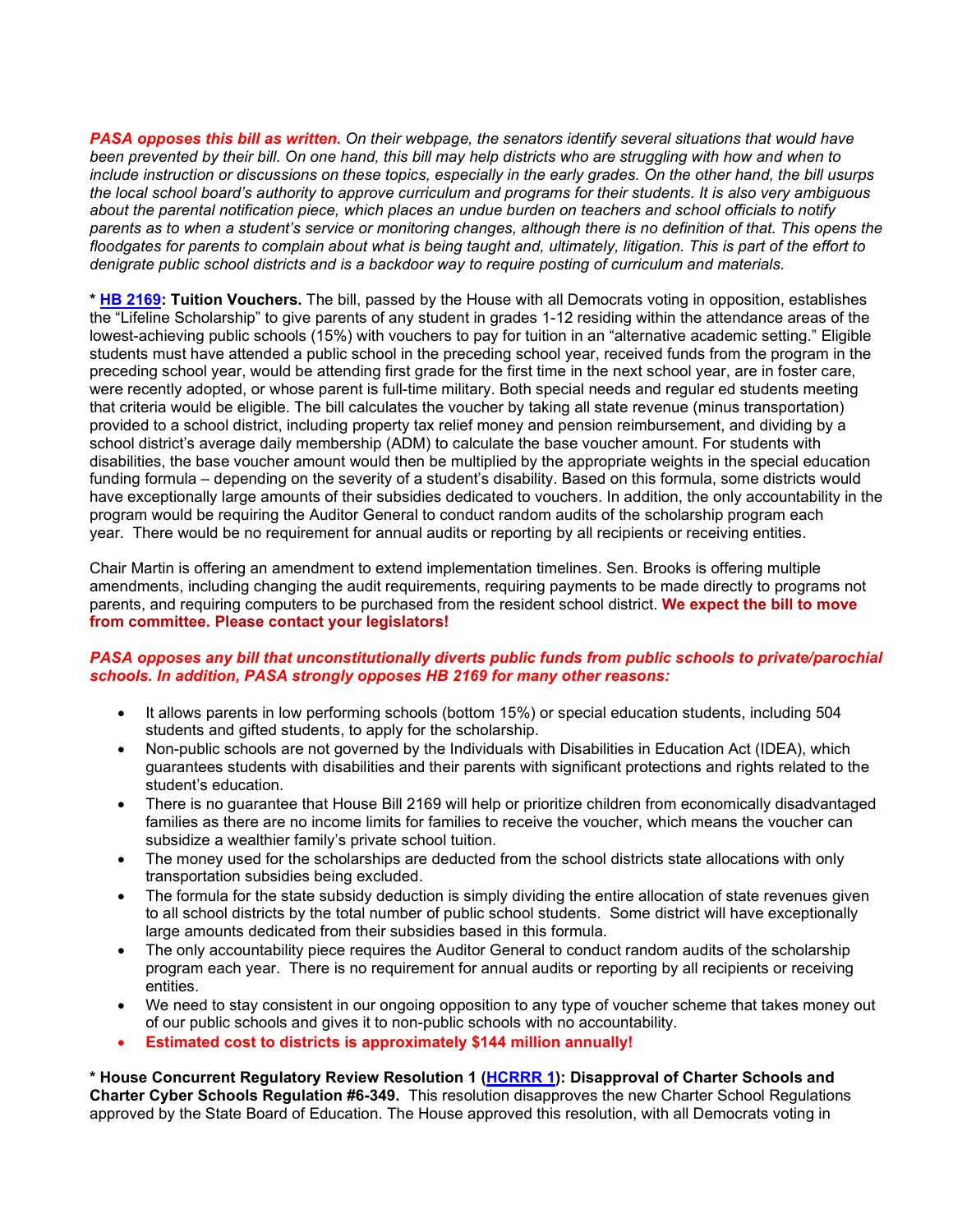#### opposition. *PASA opposes this concurrent resolution. PASA supported the regulation as a first step in meaningful charter school law reform.* The regulation:

- provides clear application requirements for entities seeking to open a charter school, regional charter school, and cyber charter school;
- ensures that all Pennsylvania students are able to access charter schools;
- clarifies the ethics requirements for charter and cyber charter school trustees;
- requires school districts and charter schools to follow the same fiscal management and auditing standards;
- streamlines the process for charter schools to request tuition payments from school districts and the state; and
- provides a consistent, common-sense method for charter schools to meet the employee health care requirements in state law.

#### **Senate Local Government Committee**

12:30 p.m. – Room 8E East Wing *To consider:*

**\* [HB 2148:](https://www.legis.state.pa.us/cfdocs/billInfo/bill_history.cfm?syear=2021&sind=0&body=H&type=B&bn=2148) Public Notice Requirements***.* The bill allows a political subdivision that pays to advertise a public notice in a newspaper to also advertise that notice on the Internet and, in the event that the newspaper fails to publish the advertisement in a timely manner, provides that the Internet advertisement (a "redundant" advertisement) is considered timely published provided the political subdivision can show proof that it purchased the newspaper advertisement in a timely manner. (The bill initially pertained only to municipalities.) HB 2148 passed the House unanimously.

#### **Wednesday, June 15**

#### **House State Government Committee**

9:00 a.m. – Room G50 Irvis Office Building

#### *To consider:*

\* **[HB 2649:](https://www.legis.state.pa.us/cfdocs/billinfo/billinfo.cfm?syear=2021&sInd=0&body=H&type=B&bn=2649) Regulatory Review Changes.** The bill would change the number of commissioners on the Independent Regulatory Review Commission from five to seven. Currently, the commission consists of one appointee each from the Governor, House and Senate majority leaders and House and Senate minority leaders. The legislation would add two appointees from the House and Senate majorities, thus giving the dominant party in the General Assembly control of every regulation that comes before the commission. In addition, the bill would bar a state agency (including the PDE) from promulgating a final-form or final-omitted regulation that is disapproved. *In effect, this bill would place all authority over regulations with the majority party in the legislature. It would remove a governor's authority to promulgate and move regulations through an independent regulatory review process which subjects them to extensive public comment and analysis and instead would make decision-making on proposed regulations purely political.*

### **In National News…**

*USED's Final Notice of Requirements –* **(from AASA)** Last week, USED sent a letter to grantees announcing the Notice of Final Requirements regarding the LEA-level maintenance of equity provisions under section 2004(C) of the American Rescue Plan. The NFR establishes requirements for SEAs to publish LEA-level maintenance of equity data to demonstrate that LEAs are maintaining both fiscal and staffing equity in fiscal years 2022 and 2023. **[Click here](https://aasa.org/uploadedFiles/AASA_Blog_The_Total_Child(1)/Grantee%20Alert%20-%20MoEquity%20NFR%20Issued.pdf)** to read the letter.

*Charter School Federal Aid Rules –* The Biden administration's push to tighten the use of federal charter school aid continues to draw heat, with the U.S. Department of Education combing through more than 26,000 public comments on rules it proposed in March. The changes would add restrictions on schools applying for the federal Charter School Program, which provides grant money to charters in their first three years of operation. The Biden administration's intent is to put a tighter leash on the use of the federal money by private entities and prevent premature closure of charters. The administration also hopes to maximize community support and assure charters don't interfere with school desegregation efforts. But for some in the charter community, the proposals are an attack on the education model itself. Since they were released, charter school advocates including Colorado Gov. Jared Polis, a group of 18 Republican congressional lawmakers, and the National Alliance for Public Charter Schools,